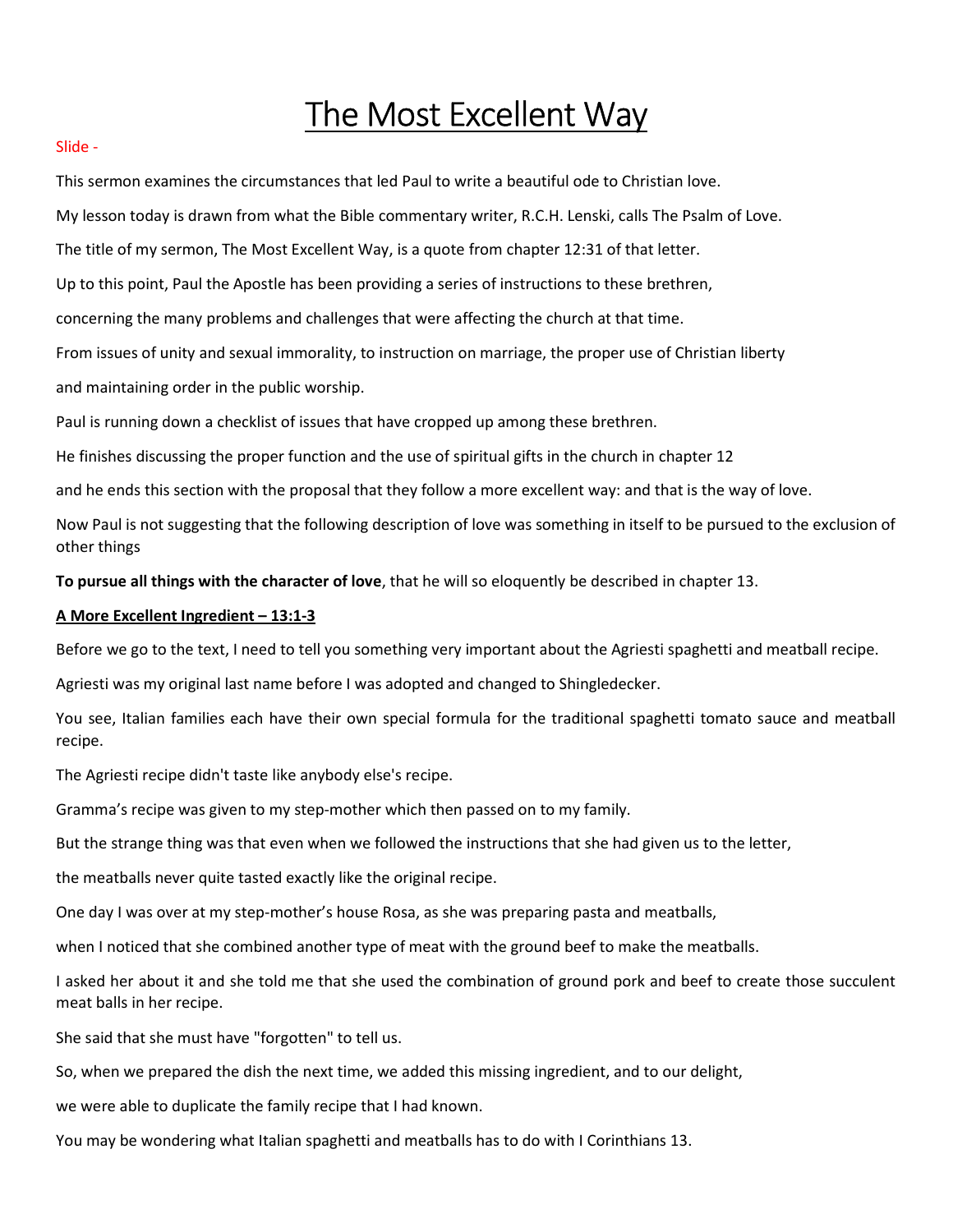Well, here's the connection: for several chapters, Paul has been providing teaching and encouragement to these brethren concerning their many problems.

In chapter 13:1-3 he summarizes what, for the most part, has been their solutions, their approaches, their spiritual recipes for successful Christian living and growth in the church.

And he points out to them, however, that without the more excellent ingredient of Christian love,

their approaches and their solutions and their recipes will not work.

In verses 1-3, Paul refers to three recipes - if I can use that word - that the Corinthians were using without success, and why they failed.

Recipe #1

# Slide -1. Miraculous Signs

I Corinthians 13:1 Though I speak with the tongues of men and of angels, but have not love, I have become sounding brass or a clanging cymbal.

In their quest to grow spiritually and establish leadership, the Corinthians had abused their gifts by using them to elevate themselves over one another.

This led to disorder in their assemblies and a lessening of their spirituality in general.

Paul says that without love, without that ingredient - you get the connection?

Without love, they're showy signs of heightened spirituality are nothing more than noisy exhibitionism,

annoying both God and man.

## Recipe #2

# Slide -2. Spiritual Wisdom/Knowledge

I Corinthians 13:2 And though I have the gift of prophecy, and understand all mysteries and all knowledge, and though I have all faith, so that I could remove mountains, but have not love, I am nothing.

Another recipe for the knowledge of God was the great wisdom and insight given to many, concerning God's Word and the revelation of Christ.

To know about godly things, to handle with skill the word of the Almighty, surely this would enable them to deal with the ignorant, the disbelievers, and the weak.

Again, their misuse of these abilities pitted one teacher against another in the battle for a leadership position in the church.

## Paul declares that knowledge without love accomplishes nothing.

Of course, we know why this is so.

In I Timothy 1:5, Paul says that the goal of our knowledge or our instruction in the church, is love.

What we're shooting for with our teaching of the brethren, is that they grow in love.

And so, if love **isn't** factored into the knowledge and wisdom, then no amount of knowledge and wisdom will accomplish anything that is worthwhile.

Recipe #3

## Slide -3. Benevolence and Self Sacrifice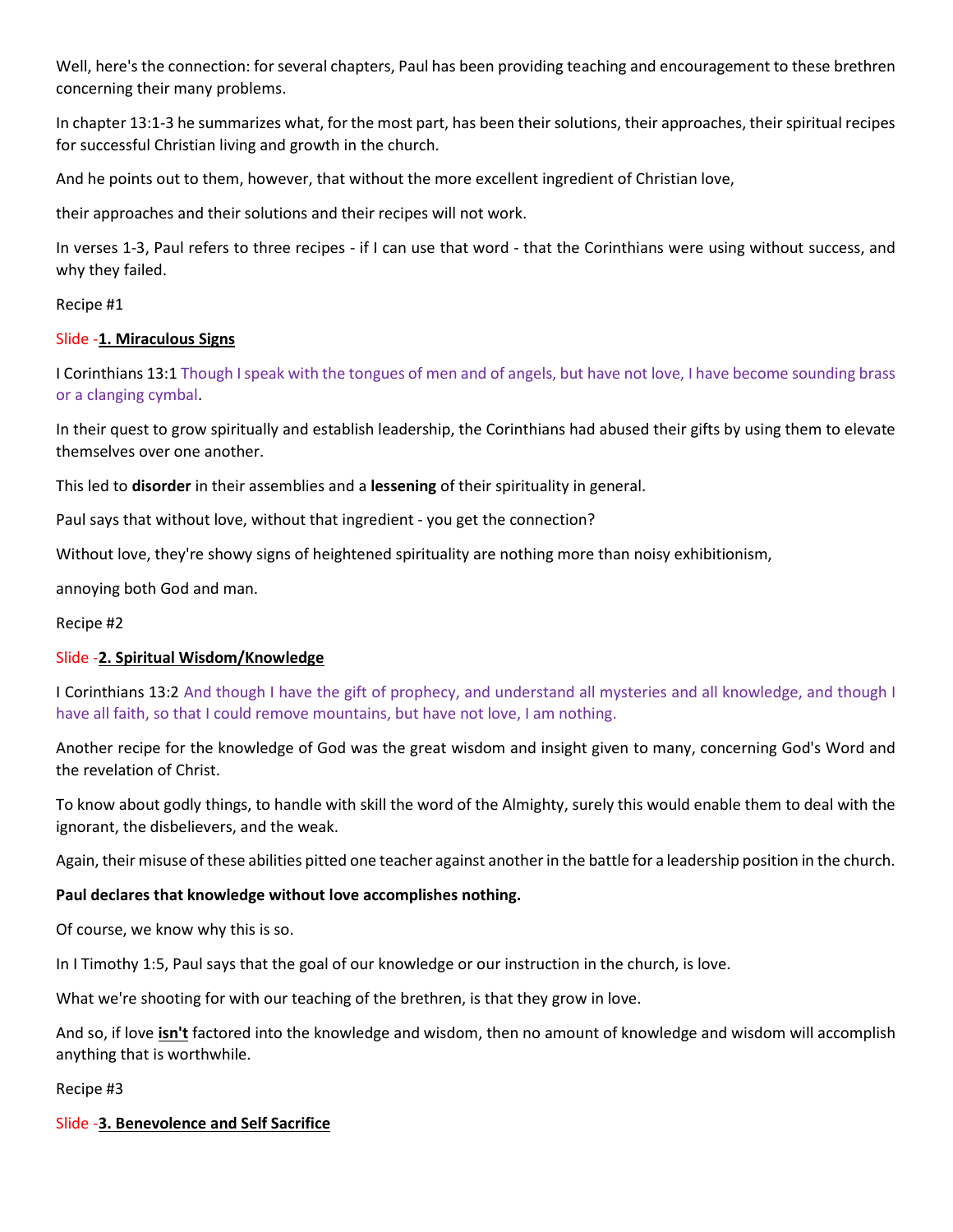# I Corinthians 13:3 And though I bestow all my goods to feed the poor, and though I give my body to be burned, but have not love, it profits me nothing.

Although it was not an issue in this letter, there were many in the church who promoted a way to righteousness through personal self-denial and the doing of good works.

This recipe had only produced pride and division wherever it had been tried before.

And Paul preempts any drift in this direction by establishing the virtue of love as the only legitimate motive for self-denial and benevolent work, not the pursuit of righteousness.

In other words, no amount of self-sacrifice or benevolent effort advances one in the kingdom, unless the basis for it is love.

And so in his opening comments, Paul states that the three common avenues,

the three common recipes for enlightenment and spiritual elevation and godliness,

Slide -the recipes of signs and wisdom and self-denial are in themselves worthless,

unless they are exercised in the context of love.

This is not to say that they are without merit altogether:

signs point to God's truth; and wisdom articulates God's truth and self-denial witnesses God's truth.

# But only love embodies God's truth.

And so, you can manage: some expression of signs, some measure of wisdom, some level of self-denial without truth, many people do.

Slide -But you cannot love without truth, because love is the source of truth.

It gives life to truth. It reveals essential truth. And so, true signs point to love.

# True wisdom speaks of love. True self-denial is motivated by love.

Now, if you were a Corinthian reading this letter, you might ask yourself at this point, well, what kind of love is this, that does all of this?

Is Paul speaking of the sensuous kind of love that the Corinthians, in their sexually immoral city, were all too aware of?

Was it the love of family and culture, so familiar among the Jews?

Was it the high calling of friendship, so dear to the Greek philosophers of the day?

No. Paul goes on to describe a kind of love far removed from these familiar notions common to his readers.

In the following verses he's going to describe the kind of love that God has for man,

and the quality of love that God wants each person to have for another.

He doesn't spell it out, but the inference is that with the practice of this kind of love,

their problems regarding unity and marriage and holy living and acceptable worship, will be solved.

# Slide -With this kind of love, their gifts will produce an effective witness.

With this kind of love, their knowledge will truly edify, and with this kind of love their good works will bring honor to God and themselves.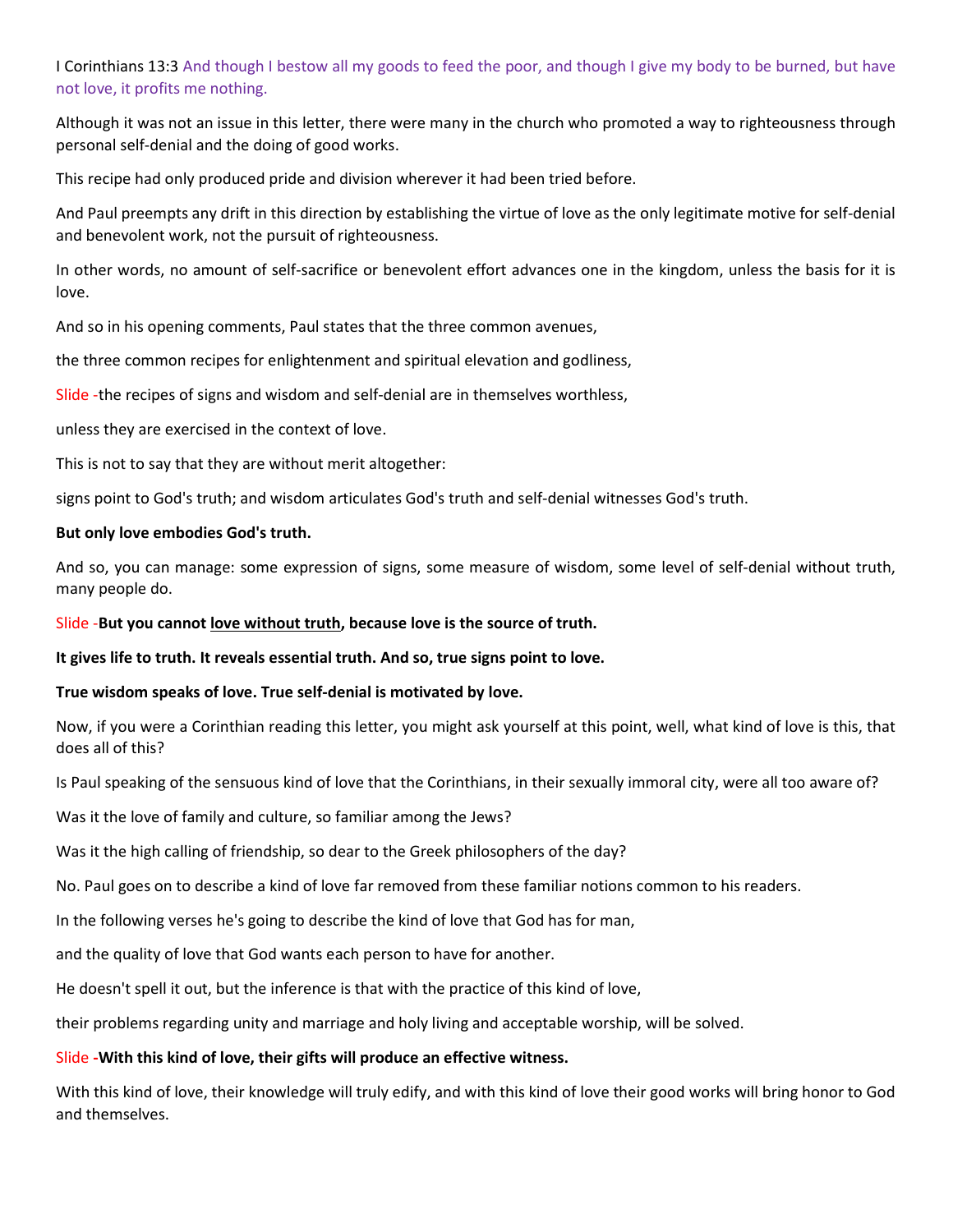This agape, as he calls it, is the ingredient that will bring to life their Christian experience, and peace to their fractured relationships.

## The Character of Love - vs. 4-13

Now in verses 4 to 12, Paul will go from explaining love's central role in the Christian experience, to a description of love's character.

This list of features describing God's love can be divided into three main characteristics.

# Slide -1. Christian Love is Visible

Slide -I Corinthians 13:4-7 Love suffers long and is kind; love does not envy; love does not parade itself, is not puffed up; does not behave rudely, does not seek its own, is not provoked, thinks no evil; does not rejoice in iniquity, but rejoices in the truth; bears all things, believes all things, hopes all things, endures all things.

We don't have time to do a word study over every single term here, but I do believe that the English words are fairly clear.

We know what patient means. We know what kind means.

We know not being arrogant, we know what that means. We know what these things are.

For the purpose of my lesson today, I just want to point out that all of these characteristics that he describes here,

this God's love, this agape, all of these things here are visible things, things you can see.

You can tell if a person has this kind of love, it's obvious to everyone, because these things stand out in contrast to how others act.

This would have been especially obvious to the Corinthians, because despite their promoted spiritual gifts, very few, of these characteristics were present in their behavior.

God's love, when it is expressed, is always clearly visible and easily recognized for what it is.

You can see patience.

You can recognize kindness when you see it, and humility, and goodness, and self-control, and the attributes he mentions.

These are all unmistakable visible things that are easily recognized.

## Slide -2. Christian Love is Eternal

Slide -I Corinthians 13:8-10 Love never fails. But whether there are prophecies, they will fail; whether there are tongues, they will cease; whether there is knowledge, it will vanish away. For we know in part and we prophesy in part. But when that which is perfect has come, then that which is in part will be done away.

Slide -I Corinthians 13:11-12 When I was a child, I spoke as a child, I understood as a child, I thought as a child; but when I became a man, I put away childish things. For now we see in a mirror, dimly, but then face to face. Now I know in part, but then I shall know just as I also am known.

This passage here raises many questions as to the meaning and the reference to the word, when the "perfect" comes in verse 10.

Some say this refers to the completion of the New Testament Canon.

Others say this refers to the return of Christ.

But when we focus on this particular verse to the exclusion of the passage as a whole, we kind of lose sense of what Paul is saying here.

Paul has been describing the character of Christian love.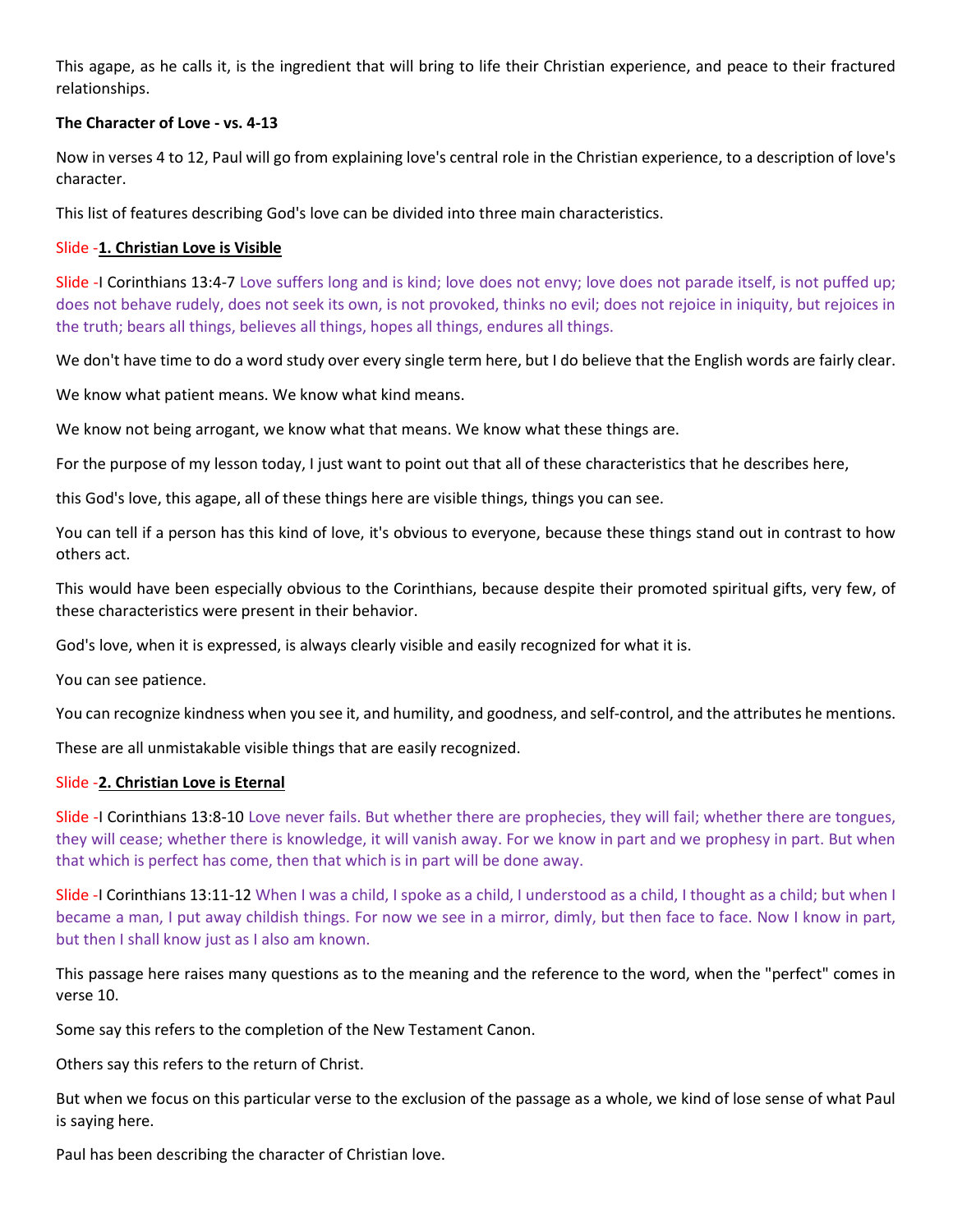And in this final section he makes the point that love is eternal, and this is its most important feature.

What does he say?

Love never fails, love never falls away, love is always present.

This is just another way of translating this passage.

Of course, the reason for this is that love is from God. Love is God. It's His essential nature.

This is why it's always there. It will always exist.

The Corinthians have been focusing their attention on the temporary things,

those things that will pass away in time, which Paul mentions here.

They have put the emphasis on the means rather than on the end, which is the goal, which is love.

The spiritual gifts and abilities were there only to enable them to get started in the faith.

They were not a goal in themselves.

#### He urges them to grow up and recognize what the true objective is.

And that objective is the character of love that he has been describing.

Their true maturation will come when they recognize that love is the objective.

And it is the objective because it is the essence of their experience with God.

He encourages them to realize that love will be the everlasting experience of Christianity,

not the temporary gifts of prophecy or tongues and the like.

And then he finishes the passage with an extraordinary statement concerning the third characteristic of love.

#### Slide -3. Christian Love is the Greatest

#### Slide -I Corinthians 13:13 And now abide faith, hope, love, these three; but the greatest of these is love.

After describing the character of love, Paul places this virtue, this experience at the pinnacle of spiritual values.

This is his conclusion after stating the various qualities of love, but Paul doesn't answer the question why.

He just said, love is the greatest. You've got faith, you've got hope, but love is the greatest.

Why? Why is love the greatest? How is it greater than faith or hope?

What is it about love that exalted it above these qualities necessary for Christian life? He doesn't answer it.

Slide -In Galatians 5:22-23, Paul does mention love as the first and preeminent quality and result that comes from walking in the Spirit.

"But the fruit of the Spirit is love, joy, peace, longsuffering, kindness, goodness, faithfulness, gentleness, self-control."

In Corinthians he goes one step further by exalting Christian love above the already precious attributes of faith and hope.

So, as I closed up my lesson today, I'd like to tell you in my own opinion why love is the greatest.

#### Slide -Love lasts forever

Faith and hope are necessary to bring us to salvation and maintain our spiritual lives while we are here on earth. Obedient faith puts us into Christ (Galatians 3:26).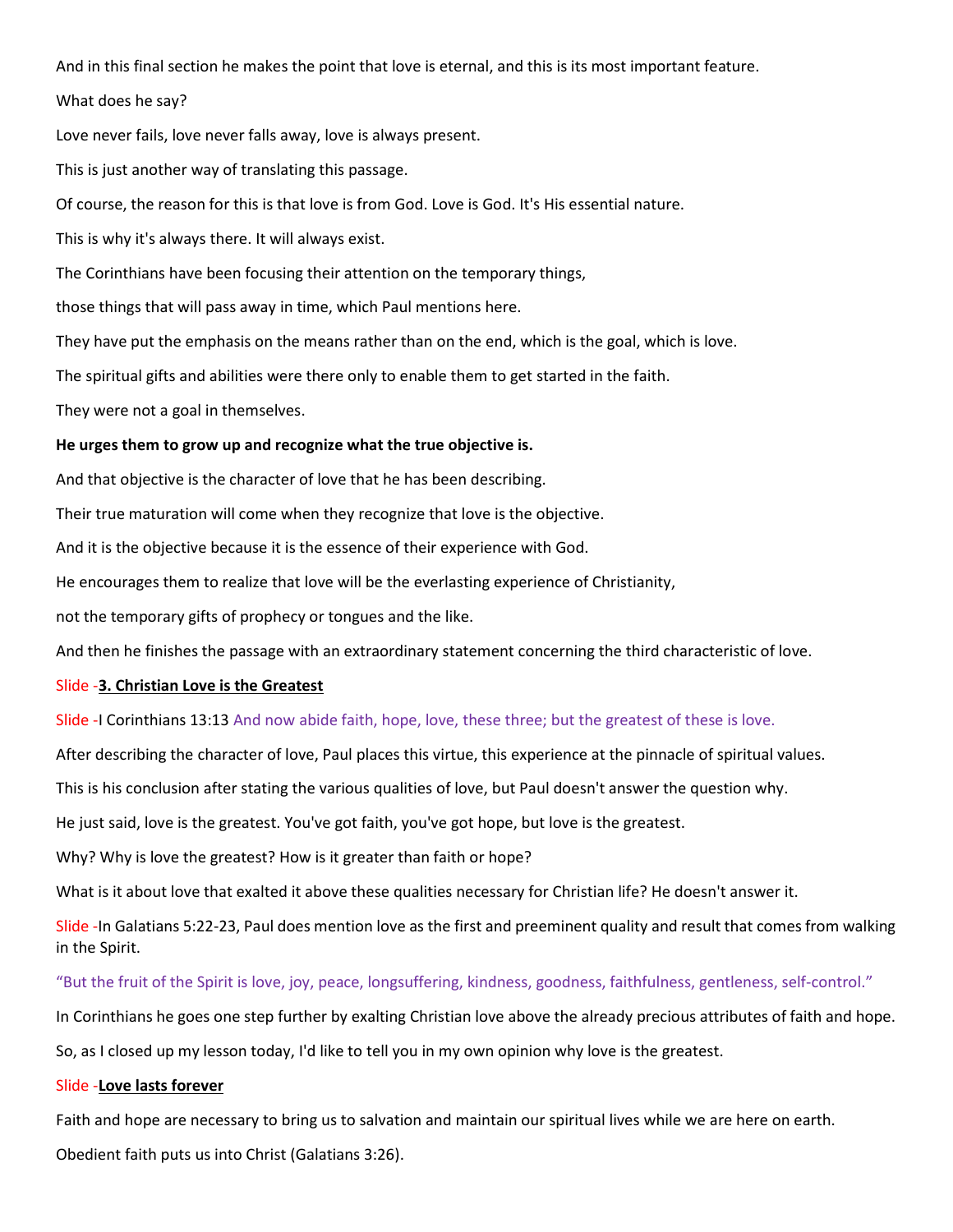Constant hope maintains our faith (Galatians 5:5). Once we reach heaven, however, faith and hope will no longer be necessary. Because once we reach heaven, we will see God face to face (Revelation 22:4). No need to believe as true, we will actually be in His presence. We will also experience the glorified body, the body without sin or death. We will no longer hope for it, we will have it. In heaven, only love will remain. Only the context and experience of love will be true. In heaven, we will love God perfectly, because we will know Him and do His will perfectly. We will love ourselves perfectly, because we will be sinless. There will be no shame, no regret, nothing to dislike about ourselves. We will love others perfectly, because Satan will no longer divide us. We will all be together in Christ perfectly suited and united in perfect peace and love. So, love is the greatest, because there will be nothing left to respond to in faith, nothing left to hope for, only love will remain to experience and to rejoice in forever. Another reason is because Slide -God is love.

John didn't say, "God is faith" or "God is hope." No, he said God is love (I John 4:8).

The essence of God's character is love. People say, well yes, but He's also a God of justice. Absolutely.

He is the God of justice. And He's also the God of righteousness.

Absolutely he's the God - And don't forget He's a holy God.

But the Holy Spirit through John, when called upon to simply compress everything together to communicate to man the essence of who God is, three words: God is love.

Love is what motivates His actions. Love is what defines His being.

Love is the greatest virtue, because to love is to know God intimately, and to do His ultimate will.

Faith believes what God says. And hope expects what God promises. But love does what God does.

Faith and hope are the best characteristics of the human heart, but when a person loves, they become spiritual people and the true children of God (I John 4:16).

All religious people believe in something, they hope for something, but only godly people love as God loves.

Love is the greatest because it is the defining characteristic of a spirit-filled man or woman.

The true faith and a genuine hope are expressed in Christian love. Without love, faith and hope are worthless.

Finally, love is the greatest

#### Slide -Love is the power of life.

It isn't our faith that has the power to save us, it's God's love that saves us. Faith is our response to that love.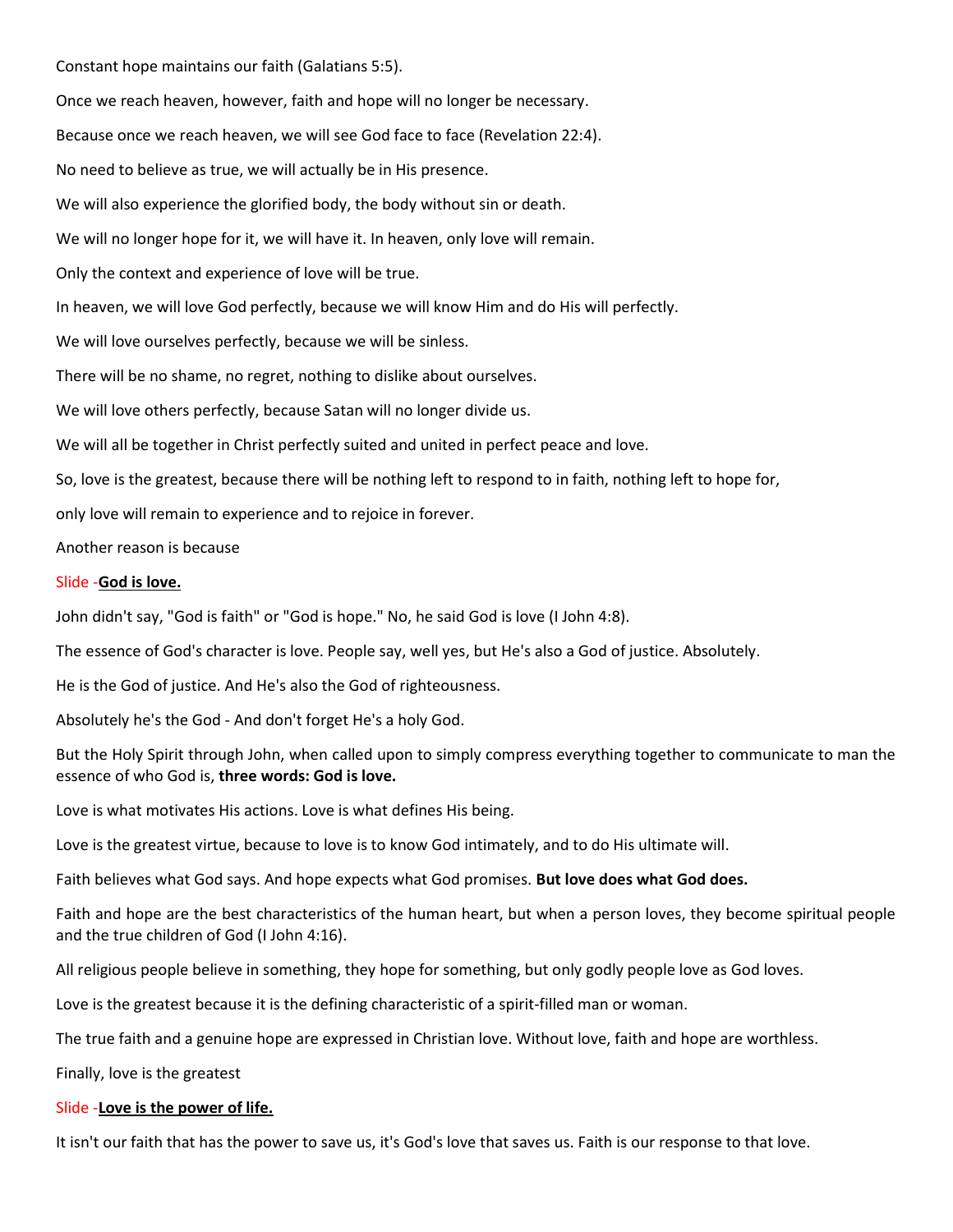Slide -What does it say in John 3:16? "For God so loved the world that He gave His only begotten Son"

Love is what motivated God to set the entire plan of salvation into motion.

It isn't our faith or hope that draws people to Christ, it's the love of Christ we show them that brings them to faith and hope and eventually their own love for Christ.

The disciples had favor with all of the people (Acts 2:47) largely due to the love that others witnessed among themselves.

You didn't hear them say, man look at those disciples, do they ever have a lot of Bible knowledge.

That wasn't what impressed them.

Slide -What does Jesus say? John 13:35 "By this all will know that you are My disciples, if you have love for one another."

There would be no faith or hope if it wasn't for love. Love was there first and love will be there last and forever.

Love was the power that created us.

Love was the power that saved us.

Love is the power that sustains us.

Love is the power that identifies us.

Love will be the power that resurrects, glorifies, and exalts us to the right hand of a loving God.

The most excellent way begins with faith in what God has done, continues with a hope for what God has promised, and will be consummated when Christ's love will be perfectly formed in us.

I'm looking forward to the day when God finally perfects love within me, because the thing that discourages me about me are all the times when I do not love.

If I'm critical about a person, that isn't love. I don't like that about myself. Sometimes I don't love me.

What I look forward to in heaven is being able to love you without reservation and loving myself without criticism.

Summary

So in finishing this lesson, please let me invite each of you to remember one important thing in connection with this lesson and our position in the world as a people attempting to restore New Testament Christianity,

#### Slide -remember, we will never truly become the church of Christ unless we first become the church of love.

Unless we become more famous for our loving than our fighting,

unless we become more known for our loving acts than our position on this doctrine or that doctrine,

we will not effectively restore the church of the New Testament.

It's not just about how we do things in public worship, that is important.

And it is biblical, but it's also how we do things with one another. God looks at both.

I leave you with the words of John, another apostle who knew something about the most excellent way,

a way we must follow to become the church of the Bible.

Slide -In I John 4:7-8, he said,

Beloved, let us love one another, for love is of God; and everyone who loves is born of God and knows God. He who does not love does not know God, for God is love.